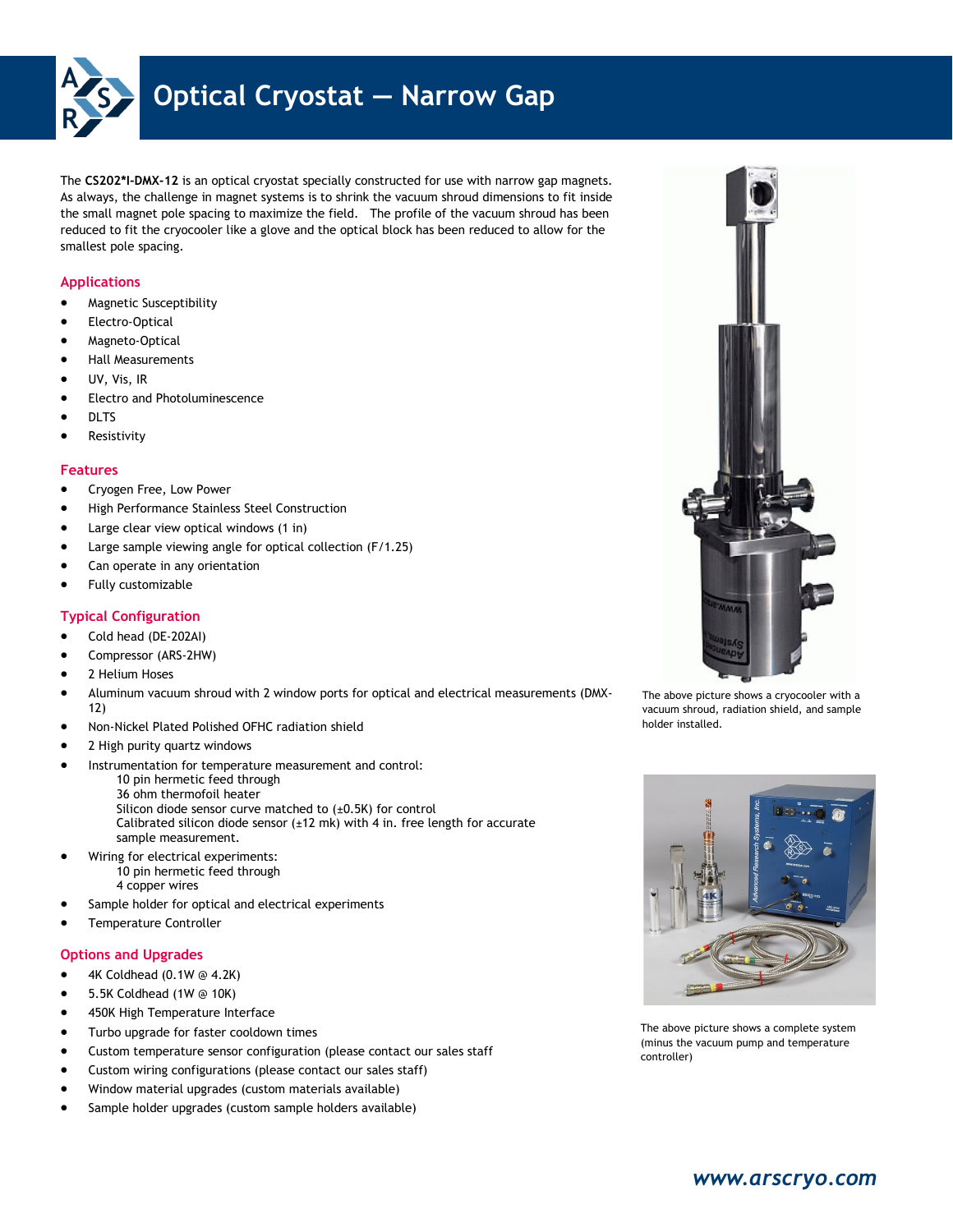

# **Optical Cryostat – Narrow Gap**

|  | DE-202                    | <b>Closed Cycle Cryocooler</b> |                               | <b>Heater</b>                 | 36 ohm Thermofoil Heater anchor<br>to the coldtip       |  |  |
|--|---------------------------|--------------------------------|-------------------------------|-------------------------------|---------------------------------------------------------|--|--|
|  | <b>Refrigeration Type</b> | Pneumatically Driven GM Cycle  |                               | Control Sensor                | Curve Matched Silicon Diode<br>installed on the coldtip |  |  |
|  | Liquid Cryogen Usage      | None, Cryogen Free             |                               | Sample Sensor                 | Calibrated Silicon Diode with free<br>length wires      |  |  |
|  | Temperature*              |                                |                               | Contact ARS for other options |                                                         |  |  |
|  | <b>DE-202AI</b>           | $< 10K - 350K$                 | <b>Instrumentation Access</b> |                               |                                                         |  |  |
|  | <b>DE-202PI</b>           | $< 5.5K - 350K$                |                               | Instrumentation Skirt         | Welded Stainless Steel                                  |  |  |
|  | <b>DE-202SI</b>           | $< 4.2K - 350K$                |                               | Pump out Port                 | 1 - NW 25                                               |  |  |
|  | With 800K Interface       | N/A                            |                               | <b>Instrumentation Ports</b>  | $\overline{2}$                                          |  |  |
|  | With 450K Interface       | $(Base Temp + 2K) - 450K$      |                               | Instrumentation Wiring        | Contact sales staff for options                         |  |  |
|  | Stability                 | 0.1K                           |                               | <b>Vacuum Shroud</b>          |                                                         |  |  |
|  |                           |                                |                               |                               |                                                         |  |  |

#### **Sample Space**

| <b>Diameter</b> | DMX-12 28.4 mm $(1.12 \text{ in.})$<br>DMX-12B 27.18 mm (1.07 in.) |  | Diameter                | 70 mm (2.75 in) (at the sar                                    |
|-----------------|--------------------------------------------------------------------|--|-------------------------|----------------------------------------------------------------|
| Height          | 30 mm $(1.18$ in.)                                                 |  | Width                   | DMX-12 41.1 mm $(1.62 \text{ in})$<br>DMX-12B 34.8 mm (1.37 in |
|                 | Sample Holder Attachment   1/4 - 28 screw                          |  | <b>Radiation Shield</b> |                                                                |
| Sample Holder   | www.arscryo.com/Products/<br>SampleHolders.html                    |  | Material                | Non Nickel Plated OFHC Co                                      |

#### **Optical Access**

| <b>Window Ports</b>    | $2 - 180^\circ$ Apart                             | <b>Optical Access</b>                  | 0, 2 (customer specified) |  |
|------------------------|---------------------------------------------------|----------------------------------------|---------------------------|--|
| Diameter               | 38 mm (1.5 in)                                    | <b>Cryostat Footprint</b>              |                           |  |
| <b>Clear View</b>      | $25 \, \text{mm}$ (1 in)                          | Overall Length                         | 566 mm (22.29 in)         |  |
| #/F                    | 1.25                                              | Motor Housing Diameter 114 mm (4.5 in) |                           |  |
| <b>Window Material</b> | www.arscryo.com/Products/<br>WindowMaterials.html | <b>Rotational Clearance</b>            | 200 mm (8 in) with "G" (  |  |

#### **Cooling Technology Temperature Instrumentation and Control (Standard)**

| DE-202                                    | <b>Closed Cycle Cryocooler</b>                                                                                               |                           | Heater                        | 36 ohm Thermofoil Heater anchored<br>to the coldtip            |  |  |  |
|-------------------------------------------|------------------------------------------------------------------------------------------------------------------------------|---------------------------|-------------------------------|----------------------------------------------------------------|--|--|--|
| <b>Refrigeration Type</b>                 | Pneumatically Driven GM Cycle                                                                                                |                           | Control Sensor                | <b>Curve Matched Silicon Diode</b><br>installed on the coldtip |  |  |  |
| Liquid Cryogen Usage                      | None, Cryogen Free                                                                                                           |                           | Sample Sensor                 | Calibrated Silicon Diode with free<br>length wires             |  |  |  |
| perature*                                 |                                                                                                                              |                           | Contact ARS for other options |                                                                |  |  |  |
| <b>DE-202AI</b>                           | $< 10K - 350K$                                                                                                               |                           | <b>Instrumentation Access</b> |                                                                |  |  |  |
| <b>DE-202PI</b>                           | $< 5.5K - 350K$                                                                                                              |                           | <b>Instrumentation Skirt</b>  | <b>Welded Stainless Steel</b>                                  |  |  |  |
| <b>DE-202SI</b>                           | $< 4.2K - 350K$                                                                                                              |                           | Pump out Port                 | 1 - NW 25                                                      |  |  |  |
| With 800K Interface                       | N/A                                                                                                                          |                           | <b>Instrumentation Ports</b>  | $\overline{2}$                                                 |  |  |  |
| With 450K Interface                       | (Base Temp + 2K) - 450K                                                                                                      |                           | <b>Instrumentation Wiring</b> | Contact sales staff for options                                |  |  |  |
| Stability                                 | 0.1K                                                                                                                         |                           | <b>Vacuum Shroud</b>          |                                                                |  |  |  |
|                                           | *Based on bare cold head with a closed radiation shield, and<br>no additional sources of experimental or parasitic heat load |                           | Material                      | <b>Stainless Steel</b>                                         |  |  |  |
| ole Space                                 |                                                                                                                              |                           | Length                        | 338 mm (13.3 in)                                               |  |  |  |
| <b>Diameter</b>                           | DMX-12 28.4 mm (1.12 in.)<br>DMX-12B 27.18 mm (1.07 in.)                                                                     |                           | <b>Diameter</b>               | 70 mm (2.75 in) (at the sample space)                          |  |  |  |
| Height                                    | 30 mm (1.18 in.)                                                                                                             |                           | Width                         | DMX-12 41.1 mm (1.62 in)<br>DMX-12B 34.8 mm (1.37 in)          |  |  |  |
| Sample Holder Attachment   1/4 - 28 screw |                                                                                                                              |                           | <b>Radiation Shield</b>       |                                                                |  |  |  |
| Sample Holder                             | www.arscryo.com/Products/<br>SampleHolders.html                                                                              |                           | Material                      | Non Nickel Plated OFHC Copper                                  |  |  |  |
| al Access:                                |                                                                                                                              |                           | Attachment                    | <b>Threaded</b>                                                |  |  |  |
| <b>Window Ports</b>                       | $2 - 180^\circ$ Apart                                                                                                        |                           | <b>Optical Access</b>         | 0, 2 (customer specified)                                      |  |  |  |
| Diameter                                  | 38 mm (1.5 in)                                                                                                               | <b>Cryostat Footprint</b> |                               |                                                                |  |  |  |
| <b>Clear View</b>                         | $25 \, \text{mm}$ (1 in)                                                                                                     |                           | <b>Overall Length</b>         | 566 mm (22.29 in)                                              |  |  |  |

| ---------                                          |  |                                        |                                      |
|----------------------------------------------------|--|----------------------------------------|--------------------------------------|
| 1.25                                               |  | Motor Housing Diameter 114 mm (4.5 in) |                                      |
| //www.arscryo.com/Products<br>WindowMaterials.html |  |                                        | 200 mm (8 in) with "G" Configuration |

| <b>Cryocooler Model</b>                  |                         | <b>DE-202AI</b> |                  | <b>DE-202A(T)I</b> |                          | <b>DE-202PI</b>          |                          | <b>DE-202SI</b> |           |
|------------------------------------------|-------------------------|-----------------|------------------|--------------------|--------------------------|--------------------------|--------------------------|-----------------|-----------|
|                                          | Frequency               | $60$ Hz         | 50 Hz            | $60$ Hz            | 50 Hz                    | 60 Hz                    | 50 Hz                    | 60 Hz           | 50 Hz     |
| <b>Base Temperature</b>                  |                         | <9K             | $<$ 9K           | $<$ 9K             | <9K                      | < 5.5K                   | < 5.5K                   | <4.2K           | <4.2K     |
| <b>Cooling Capacity*</b>                 | 4.2K                    | ٠               | $\sim$           | ٠                  | $\overline{\phantom{a}}$ | $\overline{\phantom{a}}$ | $\overline{\phantom{a}}$ | 0.1W            | 0.08W     |
|                                          | 10K                     | 0.5W            | 0.4W             | 0.7W               | 0.56W                    | 1W                       | 0.8W                     | 1.2W            | 1W        |
|                                          | <b>20K</b>              | 2.5W            | 2W               | 3.7W               | 3W                       | 3.5W                     | 2.8W                     | 4W              | 3.2W      |
|                                          | 77K                     | 4W              | 3.2W             | 6W                 | 4.8W                     | 3.5W                     | 2.8W                     | 4W              | 3.2W      |
| <b>Radiation Shield Cooling Capacity</b> |                         | <b>10W</b>      | 8W               | <b>15W</b>         | <b>12W</b>               | 10W                      | 8W                       | <b>10W</b>      | 8W        |
| Cooldown Time                            | 20K                     | 50 min          | $60$ min         | $35$ min           | 42 min                   | $60$ min                 | 72 min                   | $60$ min        | 72 min    |
|                                          | <b>Base Temperature</b> | $70$ min        | $84 \text{ min}$ | $50$ min           | $60$ min                 | $90$ min                 | $108$ min                | $90$ min        | $108$ min |
| <b>Compressor Model</b>                  |                         |                 | ARS-4HW          |                    | ARS-4HW                  |                          | ARS-4HW                  | ARS-4HW         |           |
| <b>Typical Maintenance Cycle</b>         |                         |                 | 12,000 hours     |                    | 12,000 hours             |                          | 12,000 hours             | 12,000 hours    |           |

## *www.arscryo.com*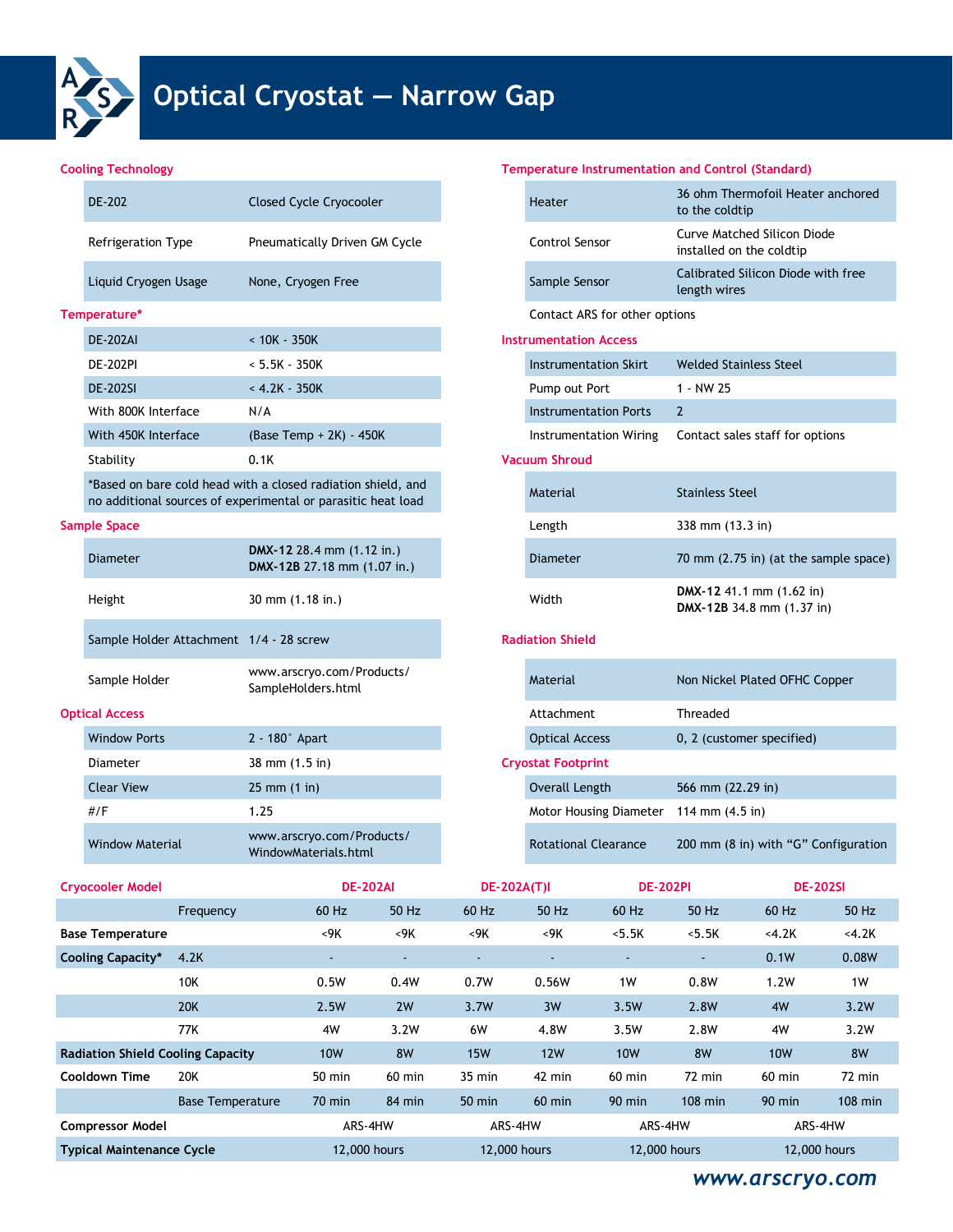

#### **DE202\*I-DMX-1SS Outline Drawing**